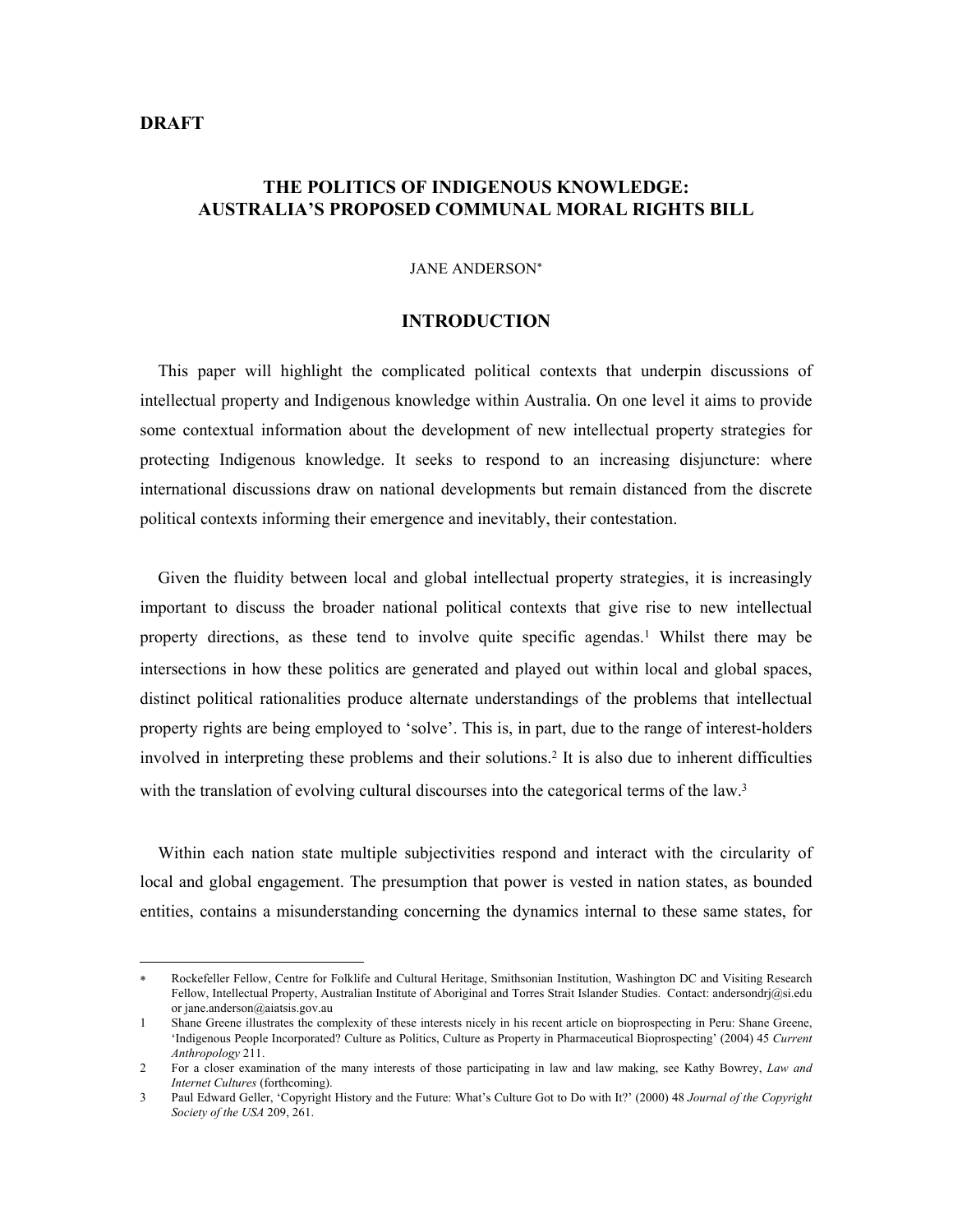such individual subjectivities are intrinsic to the complicated relays, dispersions and resistances of power found in these national spaces. As Sarat and Simon have noted,

realist legal studies almost always operate within a political body, usually the nations, although this body is not often itself an object of realist analysis. The boundaries and exclusions wrapped up in this national frame are made up not just of its political borders, but also of its racial, cultural and linguistic embodiments.[4](#page-1-0) 

It is these embodiments and their representations that offer the opportunity of understanding differentiation within any specific country. 'Citizens' tend to make difficult legal subjects<sup>5</sup> because there is no certainty in how individuals relate to the law – 'some are ignorant about legal matters, some disinterested, some are "too" interested, … wanting to test legal limits and use legal venues to gain some strategic advantage'.[6](#page-1-2) For my purposes here, a discussion of legal subjects also provides an important insight into localised developments in intellectual property, for instance, the cultural and political factors that both inform national approaches and make such approaches problematic.

This paper considers the interrelation of these issues in the context of the recent development in Australia of the draft Copyright Amendment (Indigenous Communal Moral Rights) Bill 2003 (Cth). The draft Bill has been posited as a solution to the issue of community ownership which was noted as a point of concern in earlier copyright cases.<sup>7</sup> However, within the Australian context, the emphasis on 'community' and communal ownership presents considerable difficulties for the utility of this approach. Simply put, the differing needs, articulations, political representations and definitions of Indigenous 'communities' within Australia seriously compromise a singular legislative solution to the issue of community rights. Indeed, this issue raises important questions about how Indigenous peoples' needs have been constructed and are represented, and how these representations influence national and international attention to developing strategic approaches for protecting Indigenous knowledge through intellectual property law. It also prompts discussion about the deployment of the term 'community' within

<span id="page-1-0"></span><sup>4</sup> Austin Sarat and Jonathan Simon (eds), *Cultural Analysis, Cultural Studies and the Law: Moving Beyond Legal Realism* (2003) 6.

<span id="page-1-1"></span><sup>5</sup> Kathy Bowrey and Matthew Rimmer, 'Rip, Mix, Burn: The Politics of Peer to Peer and Copyright Law' (2002) 7(8) *First Monday: Peer-Reviewed Journal on the Internet* <http://firstmonday.org/issues/issue7\_ 8/bowrey/index.html> at 2 September 2004.

<span id="page-1-2"></span><sup>6</sup> Ibid. See also Jessica Litman's comments about how people also resist laws that they do not believe in: Jesscia Litman, *Digital Copyright* Prometheus (2001) 195.

<span id="page-1-3"></span><sup>7</sup> As French J noted in *Yumbulul v Reserve Bank of Australia* (1991) 21 IPR 481, 'Australia's copyright law does not provide adequate recognition of Aboriginal community claims to regulate the reproduction and use of works that are essentially communal in origin': at 490. See also Gurdial Singh Nijar, 'Community Intellectual Rights Protect Indigenous Knowledge' (1998) 36 *Biotechnology and Development Monitor* 11.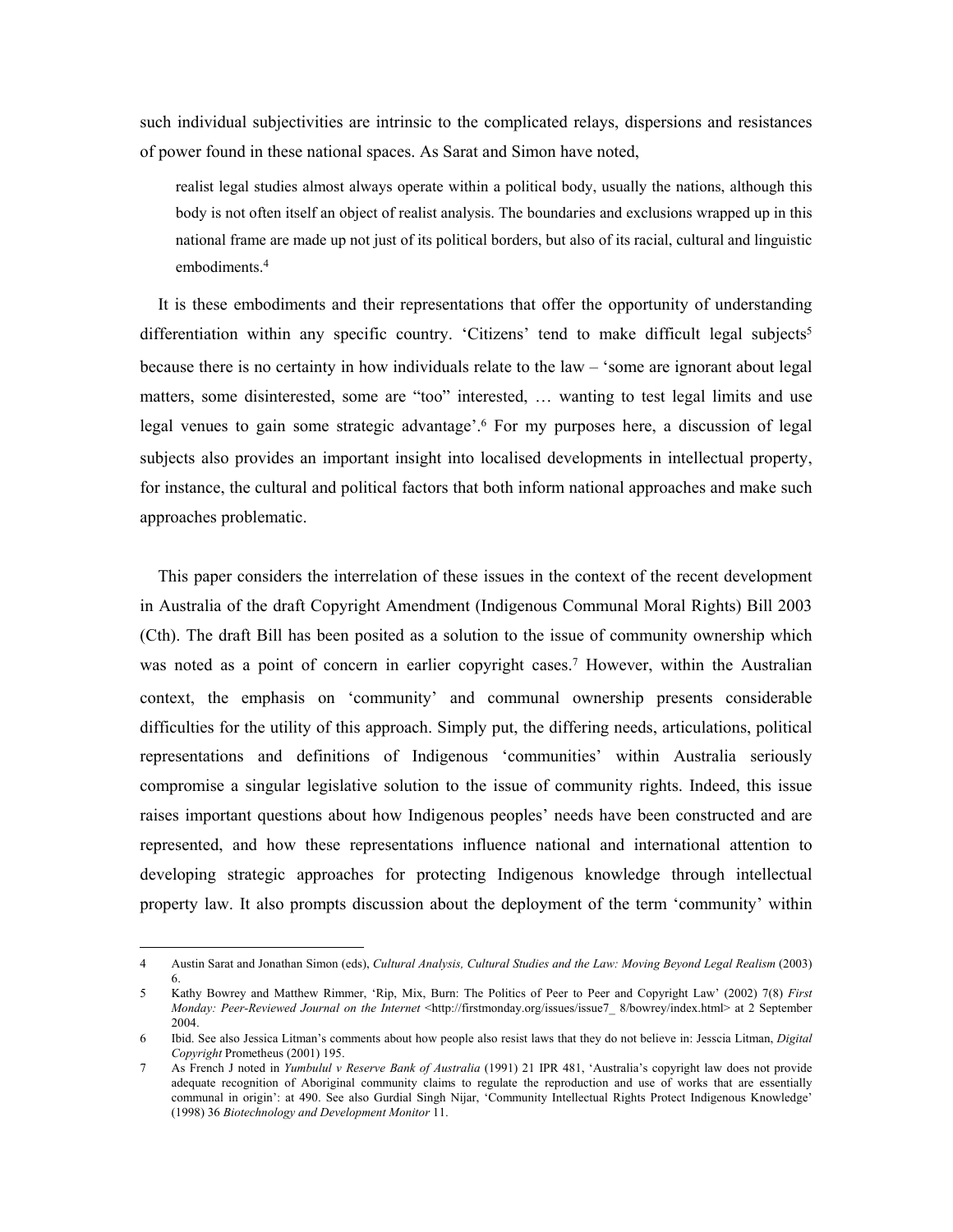neo-liberal frameworks of governance: for example whether the attraction of these zones is in their apparent naturalness and, importantly, what kind of new political and legal subjectivities are being visualised and mobilised and with what effects.<sup>8</sup>

### **THE AUTHORITY OF THE AUSTRALIAN EXPERIENCE**

The concept of 'Indigenous intellectual property' is not an ahistorical category to which law responds.[9](#page-2-1) Instead it has been produced by a variety of factors. In Australia it is a product of cultural sensitivities, changing political environments, governmental intervention through strategic reports and innovative instances of individual agency. These domestic experiences of identifying the problem of Indigenous knowledge and intellectual property, and judicially determining outcomes in terms of copyright protection for Aboriginal art, also feature as significant developments in international discussions of intellectual property and Indigenous knowledge[.10](#page-2-2) 

The framework of action within Australia was developed in *parallel* to the international efforts to grapple with the subject. Yet the local experience provided the initial examples of differentiation of Indigenous intellectual property issues.[11](#page-2-3) A particular and unique issue (the copying of imagery from North-East Arnhem Land onto tea towels) contributed to an identification of the 'problem' − that imagery may be copied and used in unauthorised and inappropriate ways. This identification led to the development of strategies whereby the needs and expectations of Indigenous people in relation to this type of problem, and as a special class of legal subjects, could be interpreted, managed and remedied.

<span id="page-2-1"></span><span id="page-2-0"></span> $\overline{8}$ 8 Nikolas Rose, *Powers of Freedom: Reframing Political Thought* Cambridge University Press: United Kingdom (1999) 167-196. 9 See Jane Anderson, *The Production of Indigenous Knowledge in Intellectual Property Law* (D Phil Thesis, University of New South Wales, 2003).

<span id="page-2-2"></span><sup>10</sup> In terms of international discussion I am referring particularly to those engaged by the World Intellectual Property Organisation. See *Inter-Governmental Committee on Intellectual Property and Genetic Resources, Traditional Knowledge and Folklore*, World Intellectual Property Organisation, 3rd sess, WIPO Doc WIPO/GRTKF/IC/3/1–17 (2002); Terri Janke, *Minding Culture: Case Studies on Intellectual Property and Traditional Cultural Expressions World Intellectual Property Organisation* (2003), <http://www.wipo.org.int/tk/en/studies/cultural/minding\_culture/studies/finalstudy.pdf> at 16 October 2004. For another instance of Australia's experience being used as an example, see Amina Para Matlon, 'Safeguarding Native American Art by Partnering Tribal Law and Equity: Applying *Bulun Bulun* to Navajo Sandpainting' (2004) 27 *Columbia Journal of Law and the Arts* 211; Hugh Hansen et al, 'Panel II: The Law and Policy of Protecting Folklore, Traditional Knowledge and Genetic Resources – Symposium: Global Intellectual Property Rights: Boundaries of Access and Enforcement' (2002) 12 *Fordham Intellectual Property, Media and Entertainment Law Journal* 753.

<span id="page-2-3"></span><sup>11</sup> The case *Bulun Bulun v Nejlam Pty Ltd* (Unreported, Federal Court of Australia, Olney J, 29 March 1989) was written up in the *European Intellectual Property Review* and thus received both national and international coverage: see Colin Golvan, 'Aboriginal Art and Copyright: The Case for Johnny Bulun Bulun' (1989) 10 *European Intellectual Property Review* 346.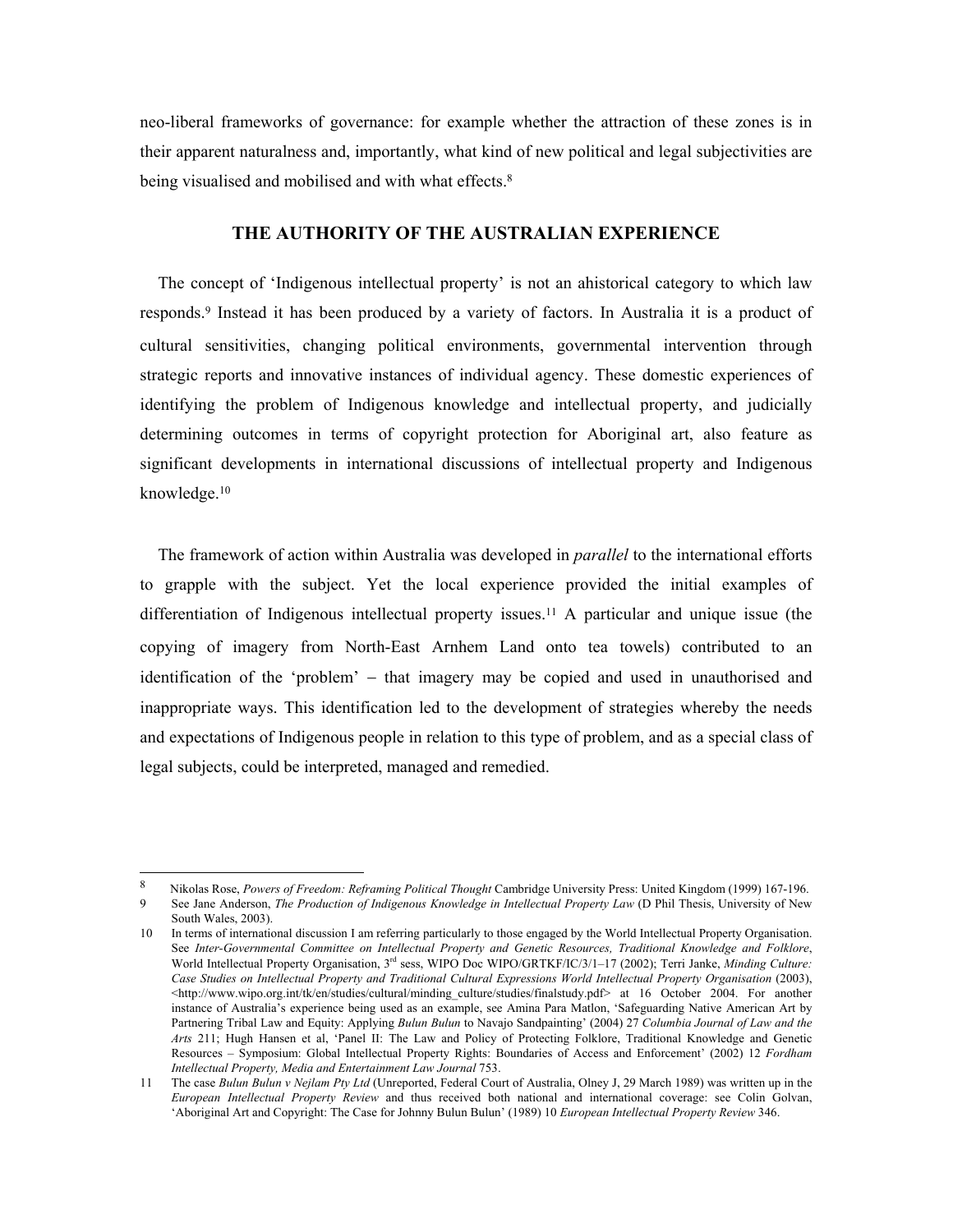Though it is an area that has been the subject of very scant, if not negligible research, it is generally assumed that Australia lacks a distinctive history in the emergence of intellectual property law. However, the Aboriginal art copyright cases constitute a 'moment' in the emergence of intellectual property jurisprudence within Australia, which has exerted considerable influence internationally.[12](#page-3-0) The development of an intellectual property approach to Indigenous subject matter, consolidated in case law, and more recently in legislative initiatives, positions Australia at the forefront internationally in this area. This is the case in regards to an interpretation of what the problem is, the identification of the problem as cultural/legal, and the proposal and development of legislative remedies. Australia has generated a significant amount of expertise in the area of copyright and Indigenous knowledge – both in mediating the rights of Indigenous people and in securing some tangible outcomes.[13](#page-3-1) 

#### **THE DEVELOPMENT OF COMMUNAL MORAL RIGHTS**

Towards the end of the 1999 parliamentary debate on Australia's introduction of a moral rights Bill as an amendment to the *Copyright Act*, Senator Aden Ridgeway (the only Indigenous member of the Senate) introduced the proposal that Indigenous communities should be provided with special communal moral rights within the legislation. Whilst this proposition was rejected (explained as bad timing, in that the Parliament would not having sufficient time to consider and debate the proposal), the Government did signal its commitment to developing a framework that would recognise the communal rights of Indigenous people within law.[14](#page-3-2) 

In 2001, this commitment was reiterated in the Government's pre-election arts policy 'Arts for  $All':$ 

<span id="page-3-0"></span><sup>12</sup> Susan Sell and Christopher May, 'Moments in Law: Contestation and Settlement in the History of Intellectual Property' (2001) 8 *Review of International Political Economy* 467.

<span id="page-3-1"></span><sup>13</sup> The case law demonstrates tangible outcomes in terms of economic restitution and the delivery up (supply) of carpets, material, T-shirts, etc, to the communities involved.

<span id="page-3-2"></span><sup>14</sup> Ian McDonald, 'Indigenous Communal Moral Rights Back on the Agenda' (2003) 16 *Australian Intellectual Property Law Bulletin* 47.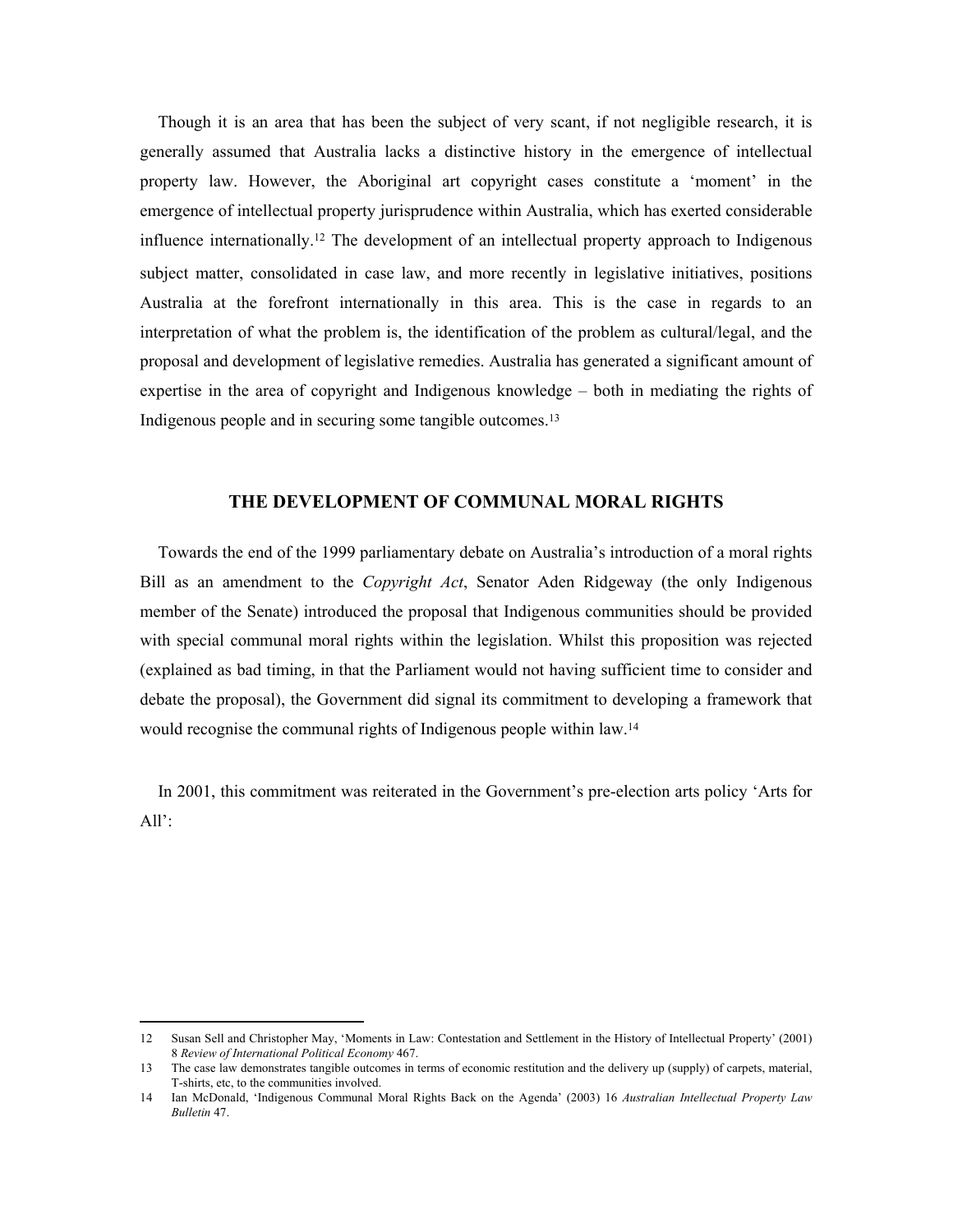The Coalition will take steps to protect the unique cultural interests of Indigenous communities and the cultural works that draw upon communal knowledge in conjunction with relevant Indigenous arts groups and ATSIC. Amendments to the moral rights regime will give Indigenous communities a means to prevent unauthorised and derogatory treatment of works that embody community images or knowledge.[15](#page-4-0) 

In a joint media release of May 2003 it was further stated that

Indigenous communities will be able to take legal action to protect against inappropriate, derogatory or culturally insensitive use of copyright material under new legislation proposed by the Government. Amendments to the *Copyright Act*, to be introduced into Parliament later this year will give Indigenous communities legal standing to safeguard the integrity of creative works embodying community knowledge and wisdom.[16](#page-4-1) 

In mid-December 2003 copies of the draft Copyright Amendment (Indigenous Communal Moral Rights) Bill 2003 were distributed for comment. The Attorney-General, Philip Ruddock, made a point of explaining how copyright law extended beyond purely economic considerations, in that it could play a vital role in fostering and protecting our Indigenous and cultural heritage: 'the protection of Indigenous culture depends upon strong and effective copyright laws'[.17](#page-4-2) 

It should be acknowledged at the outset that moral rights do not provide ownership rights per se. In Australian law they involve the right of attribution of authorship[;18](#page-4-3) the right not to have authorship of a work falsely attributed;<sup>19</sup> and the right of integrity of authorship of a work attributed.[20 H](#page-4-5)owever, a precondition is that 'only individuals have moral rights'.[21](#page-4-6) 

Unlike the automatic nature of moral rights for individual authors and creators, the draft Bill proposes five formal requirements that must be met before a community could claim Indigenous communal moral rights. First, (as per the existing moral rights legislation) there must be copyright subject matter – literary, dramatic, musical or artistic works and cinematograph films (sound recordings are excluded). Second, the work must draw on the particular body of traditions,

<span id="page-4-0"></span><sup>15</sup> Liberal Party of Australia, *The Howard Government: Putting Australia's Interests First: Election 2001* − *Arts for All* (2001) <http://www.liberal.org.au/documents/arts.pdf> at 16 October 2004.

<span id="page-4-1"></span><sup>16</sup> Department of Communication Information and Technology, Department of the Attorney General and Department of Immigration and Indigenous Affairs, 'Indigenous Communities to Get New Protection for Creative Works' (Press Release, 19 May 2003).

<span id="page-4-2"></span><sup>17</sup> Philip Ruddock, 'The Government's Copyright Policy Agenda' (Paper presented at the Eleventh Biennial Copyright Law and Practice Symposium, Sydney, November 2003).

<span id="page-4-3"></span><sup>18</sup> *Copyright Act 1968* (Cth) s 193.

<span id="page-4-4"></span><sup>19</sup> *Copyright Act 1968* (Cth) s 195AC.

<span id="page-4-5"></span><sup>20</sup> *Copyright Act 1968* (Cth) s 195AI.

<span id="page-4-6"></span><sup>21</sup> *Copyright Act 1968* (Cth) s 190.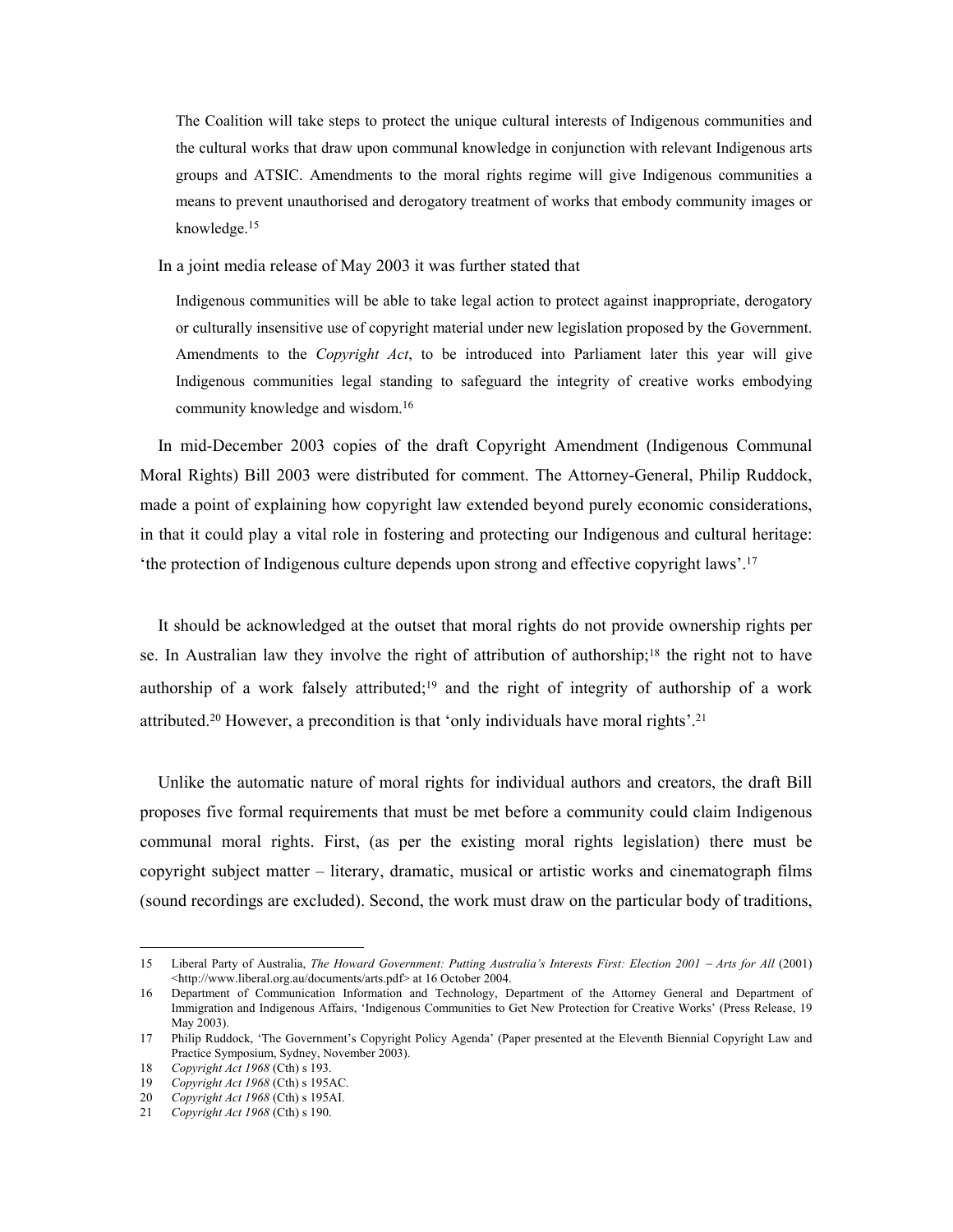observances, customs or beliefs held in common by the Indigenous community. Third, an agreement must be entered into between an Indigenous community and the creator of the work (the copyright holder). This is a voluntary agreement, which could be oral in nature. The presumption here is that at the time of executing a work the individual artist will first attend to their legal affairs and formally consider the question of communal moral rights management, presumably in anticipation of commercial potential in the reproduction of the work. Since Indigenous communal rights cannot exist without this agreement, the onus is on the Indigenous people and communities to initiate contact and negotiation with those parties, such as other artists, film-makers, broadcasters or corporate organisations, who may have an interest in the work. There is an implicit presumption that the community will know, or will find out, possibly through the benevolence of the owner/creator, that a work is being created that draws upon that community's 'traditions, customs or practices'. Fourth, there must be an acknowledgement of the Indigenous community's association with the work. Finally, interested parties in the work need to have consented to the rights arising, and this consent must be provided through written notice. There is no clarification in the legislation of who constitutes an 'interest holder'. All of these requirements must be met before the first dealing with the work, otherwise no rights arise.

From a practical perspective, the presumption of action implicit in the draft Bill is that communities will enter formal agreements. This does not take into account difficulties of language access, legal translation and legal mediation. As *Yumbulul v Reserve Bank of Australia*[22](#page-5-0) aptly demonstrates, acknowledging and understanding contractual obligations can be a cause of substantial conflict between parties. With difficulties in basic service delivery for remote and rural communities, it is important to recognise the extent to which accessing legal advice on copyright matters will be a substantial challenge for the communities that are the target of the draft Bill.

The draft Bill presents serious practical obstacles for Indigenous people and communities seeking to protect their knowledge and its use. The onus is upon the Indigenous people and communities to initiate contact and negotiation with those interested parties intending to utilise their art for commercial purposes, rather than vice versa as might be expected. This ignores the remoteness of rural communities. Making Indigenous people and communities responsible for contracts and agreements forgets the difficulties that these communities have accessing legal

<span id="page-5-0"></span><sup>22 (1991) 21</sup> IPR 481. While the case was initially about the use of Yumbulul's Morning Star Pole design by the Reserve Bank of Australia on the bicentennial 10 dollar note, it was revealed to be predominantly a dispute over contractual authority and the rights that Yumbulul believed he still retained in his work as opposed to those he had assigned.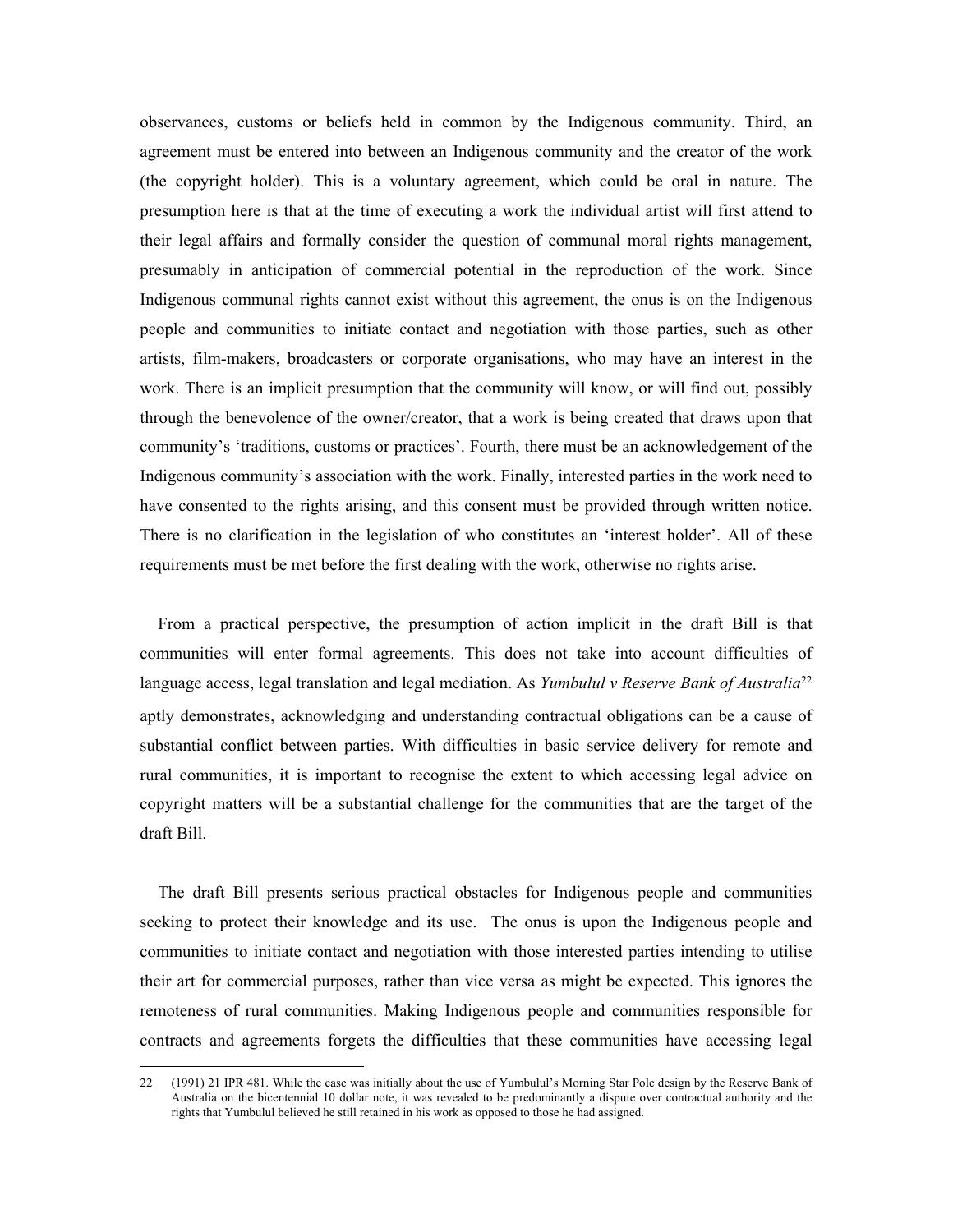advice. If we remember that English is not the first or in some cases even the second language of many Indigenous communities, the terrain which this Bill intends cross appears increasingly difficult.

Such practical problems of language and access should alert us to the difficulties of legislating solutions to complex social issues. We should be more attentive to the tendency in law making communities to assume that the most important issues revolve around what the law says rather than the effects of the law. The playing field is not level and it should not be assumed that Indigenous people have the same opportunity to access law as big businesses and companies do. The point worth reflecting upon is, if people can't understand the law that has been designed for them, how are they supposed to use it – and how will it deliver better protection for Indigenous peoples' cultural knowledge.

The draft Bill imposes serious conditions upon how and when Indigenous communal rights will be recognised within the law – to the extent that it is very unlikely an infringement would ever arise. This raises serious concerns about the motivation of the draft Bill that purports to do one thing, but actually does quite the opposite.

Hypothetically speaking, under the draft Bill, Indigenous communal moral rights would not have been recognized in any of the copyright infringements that constitute Australian jurisprudence in this area[23](#page-6-0) nor the other instances of appropriation that have raised concerns for better protection of Indigenous cultural expression (for instance: the Eddie Burrup artwork by Elizabeth Durack; *Mutant Message Down Under* by Marlo Morgan; and, the artwork of Satchi Amyettere).<sup>24</sup> In several of these cases, the artist or creator would not have entered into an agreement with a community (and in the draft Bill this is very much the prerogative of the artist or creator) and in other instances, the only time the community was made aware of the infringement was when the work was already on sale. Even in the second Bulun Bulun case, *Bulun Bulun v R&T Textiles<sup>[25](#page-6-2)</sup>* – the closest to recognizing communal rights via fiduciary duty – the Ganalbingu people only knew about the infringement when the fabric containing Bulun

<span id="page-6-0"></span><sup>23</sup> *Yanggarrny Wunungmurra v Peter Stripes* (1983) Federal Court, unreported; *Bulun Bulun v Nejlam Pty Ltd*, (1989) Federal Court, unreported; *Yumbulul v Reserve Bank of Australia* (1991) 21 IPR 481; *Milpurruru v Indofurn Pty Ltd* (1994) 30 IPR 209; *Bulun Bulun v R and T Textiles* (1998) 41 IPR 513.

<span id="page-6-1"></span><sup>24</sup> Stephen Gray considered these three examples in more depth: S. Gray, "Black, White or Beyond the Pale: The Authenticity Debate and Protection for Aboriginal Culture" (2001) 15 *The Australian Feminist Law Journal* 105.

<span id="page-6-2"></span><sup>25</sup> *Bulun Bulun v R and T Textiles* (1998) 41 IPR 513.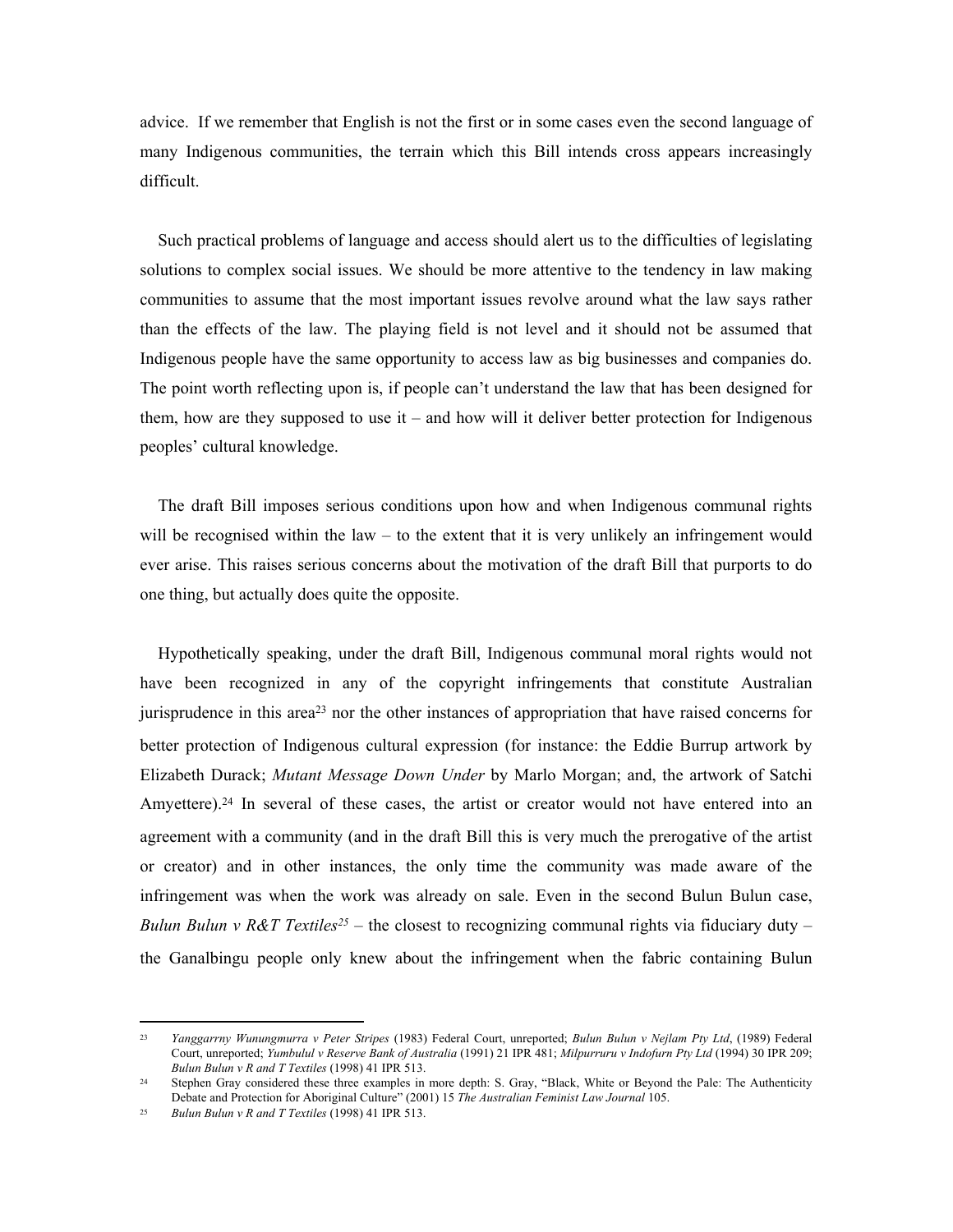Bulun's artwork *Magpie Geese and Waterlilies at the Waterhole* was brought back from a shop in Darwin.

The draft Bill is illustrative of the persisting conflict between modern social theory and positivist legal approaches to particular problems. There is a tendency in law making communities to assume that the most important issues revolve around what the law says, rather than the effects of the law[.26](#page-7-0) This is contrary to how academics and academic lawyers understand law and legal processes as significantly impacting upon cultures and cultural production – and often reflecting quite specific agendas. For critical legal scholars it is not easy to divorce the creation of a specific law from the application and practical utilization of that law by those whom it is purportedly for. Thus practical questions must be raised, directed primarily at how this law would be used, who could access it and through what means. These are crucial questions that are integral to the development of solutions that are amenable to all stakeholders.

Broader critical questions concern presumptions made in the draft Bill that a community will follow the direction of the law. In presuming rational legal actors, the law also presumes to know how communities will behave as legal subjects, for instance, that the community will follow the directions set out in the communal moral rights Bill. But with language issues, questions of translatability and legal mediation, the presumption of community behaviour seems to be at odds with the reality of legal subjectivity. Why would communities behave in rational and predictable ways before the law when individuals themselves do not? Moreover, this presumption of following legal direction is problematic given the requirements that the community must fulfil, for instance, the voluntary agreements.

The inevitable engagement of practical cultural functions in law is, in part, due to the difficulty of people being conceived as stable legal subjects when, in fact, they do not necessarily behave in a predictable manner for law or governance. Thus, one of the difficulties for law is that it must constantly deal with the complexity of individuals and how they perform as legal subjects. In short, there is no certainty in how individuals relate to the law. These observations are also relevant when talking about Indigenous communities, which are made up of individuals upon whom the law exerts influence. Each community will act differently before the law, and will also challenge the law's ability to respond subjectively to elements that are unique to particular communities and individuals. As Peters-Little reflects, 'Aboriginal people are individuals and

<span id="page-7-0"></span><sup>26</sup> See Kathy Bowrey, *Law and Internet Cultures* (CUP, forthcoming)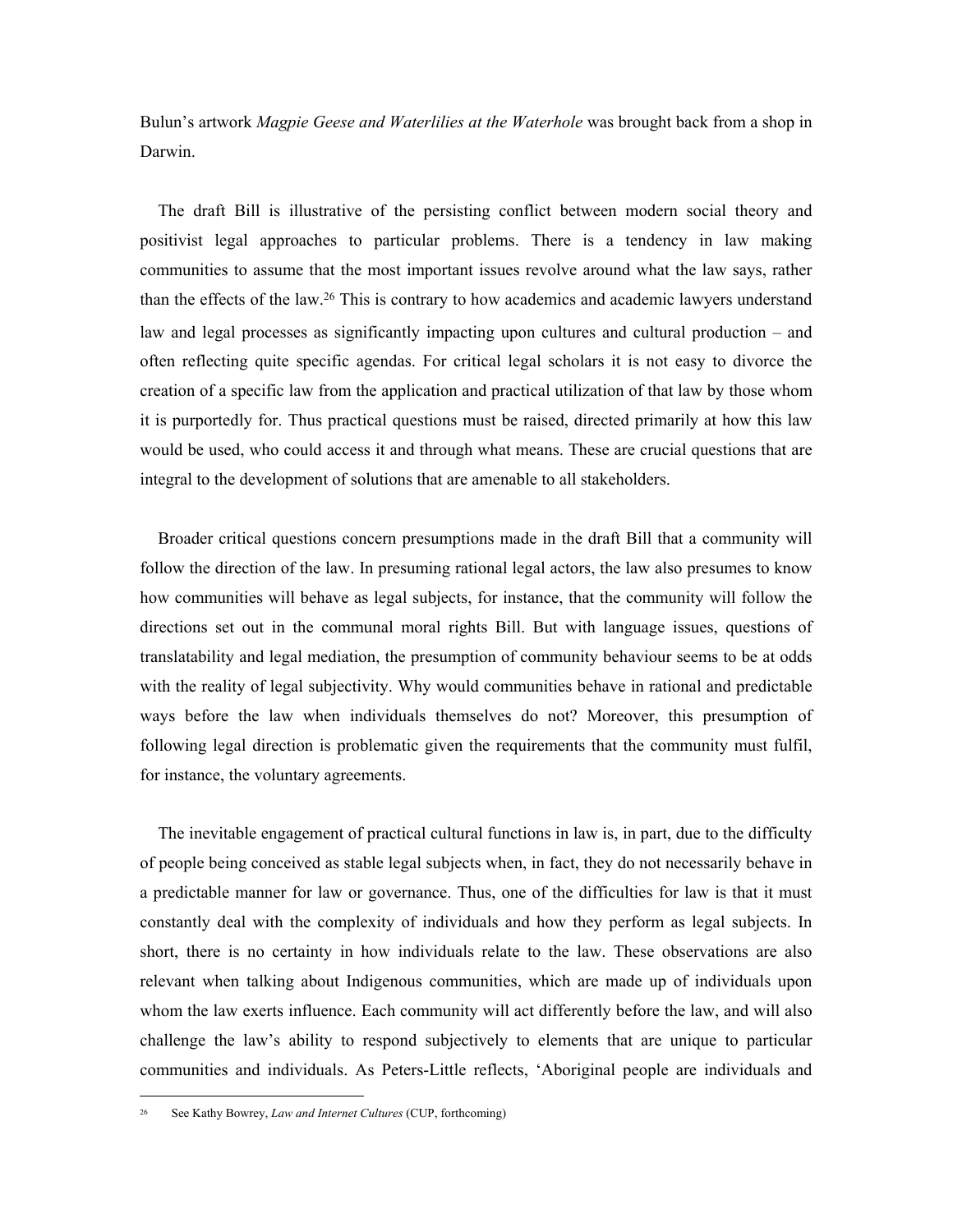need to be respected as such and not pressured into thinking that they are speaking on behalf of a race, community, organisation and doctrine, which I usually find is a relief for many'[.27](#page-8-0) 

Beyond these practical problems with the draft Bill, there are larger, more substantial concerns with legislating for community rights. On one level, these are obviously related to difficulties with definition and the inherent instability of 'community' as a legal object. On another level, they concern the increasing tendency to deal with Indigenous differences before the law, especially intellectual property law, in terms of community relief.[28 T](#page-8-1)he rationale behind the draft Bill presumes that there is no substantial problem in making 'community' a legal object. This is so despite other areas of law being overrun by disputes about community. For instance, in the native title claim in *Yorta Yorta Aboriginal Community v Victoria*, [29](#page-8-2) a fundamental tension revolved around whether the Yorta Yorta people were the same community of people who had demonstrated continuity with customs and traditions that had survived British sovereignty. Indeed, native title provides an excellent illustration of the difficulties in the codification of community – this is not only in relation to problems of legal definition and identification, but also the effects that these legal processes of codification have on communities, individuals and the resulting social and political relations. Alternatively, the cases regarding the construction of the Hindmarsh Island Bridge demonstrate the divisions that can exist within a community, and the politics of representation, in terms of who can speak, and to whom, as well as who can be a party to certain types of knowledge.<sup>30</sup> With such recent examples, surely intellectual property law cannot be naïve about the reality of difficult and often political intersections that inform communities. Moreover, it is also worth reflecting upon the role that legislation and governmental policy has had in formulating concepts of Aboriginal 'communities' and their contemporary social organisation, geographical boundaries and cultural identities.<sup>31</sup>

The politics of community arise precisely because communities are not static or bounded, but instead are dynamic and fluid. Communities come together for different purposes and in different contexts; they split, coalesce or develop over time. The point here is that there is no clear consensus about the markers to be used in identifying a community or membership of a

<span id="page-8-0"></span><sup>27</sup> Frances Peters-Little, "The Community Game: Aboriginal Self-Definition at a Local Level" (Research Discussion Paper No.10 Australian Institute of Aboriginal and Torres Strait Islander Studies 1998) at 4.

<span id="page-8-1"></span><sup>28</sup> This is also reflected in sui generis proposals.

<span id="page-8-2"></span><sup>29 (2002) 214</sup> CLR 422.

<span id="page-8-3"></span><sup>30</sup> For a summary of the cases and the political challenges, see *Chapman v Luminis Pty Ltd* [2001] FCA 1106 (von Doussa J). For further discussion about the politics of knowledge within a community, see Diane Bell, *Ngarrindjeri Wurruwarrin: A World That Is, Was and Will Be* (1998).

<span id="page-8-4"></span><sup>31</sup> Peters-Little, above n 41, 4.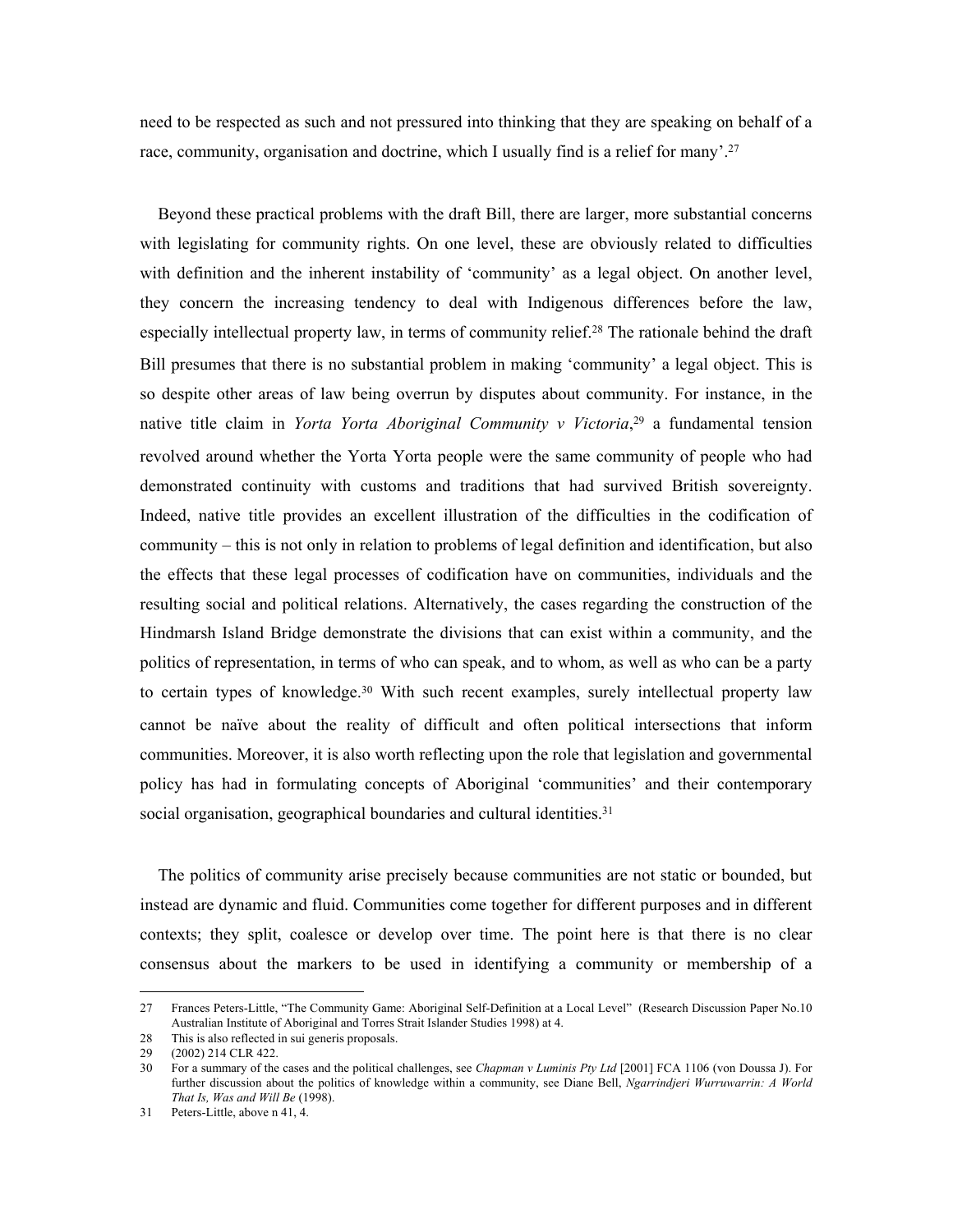community. The intense politics that surround the term make its very use open to contest and dispute. Communities are notoriously difficult to define, as the abstract identification is likely to bare little resemblance to the practical social reality at a given space and time. "'Community' is … locally and situationally constructed. From this perspective, communities can be imagined and enacted as spaces of indeterminacy, of becoming."[32](#page-9-0) The key point being that the category of 'community' is anything but stable and is thus a difficult notion upon which to rest legislative remedies.

# **CULT(URE) OF THE COMMUNAL**

 The translation of the 'problem' of protecting Indigenous knowledge into a Western context of intellectual property has generated particular demands on this body of law. Indigenous claims have raised differing concerns and these have manifested themselves primarily through issues of ownership.[33](#page-9-1) Commentators on the nature of Indigenous knowledge always emphasise its collective character thus leading to the assertion that in an Indigenous context, intellectual property rights must accommodate group rights.<sup>34</sup> The lack of clarity in how to respond to differences between individual ownership and communal ownership has forced the law to consider a world beyond its cultural borders. This process has been extended by academic writing and the litigants themselves who insist that these issues be addressed.<sup>35</sup>

The key representation of Indigenous interests as collective has also become synonymous with legal accommodation of communal rights. This familiar supposition warrants a little attention here precisely because it has also generated troubling effects. For instance, Marilyn Strathern notes that group rights have become interpreted as cultural rights. She astutely observes that,

<span id="page-9-0"></span><sup>32</sup> Nikolas Rose, *Powers of Freedom: Reframing Political Thought* at 194.

<span id="page-9-1"></span><sup>33 &#</sup>x27;A first cause of the differences in treatment of intellectual property is that forms of property ownership in these societies are different. Many indigenous societies are not organized around individuals as such but around a clan or other extended unit': Ruth Gana, 'Has Creativity Died in the Third World? Some Implications for the Internationalization of Intellectual Property' (1995) 24 *Denver Journal of International Law and Policy* 109, 132.

<span id="page-9-2"></span><sup>34</sup> As Silke von Lewinski explains, '[i]n general the main obstacles to copyright protection of folklore are grounded in the fact that copyright protection is based on an individualistic concept as opposed to a collective one': Silke von Lewinski, 'The Protection of Folklore' (2003) 11 *Cardozo Journal of International and Comparative Law* 747, 757.

<span id="page-9-3"></span><sup>35</sup> See especially comments by Gawirrin Gumana, Yangarriny Wunungmurra and Banduk Marika in Cathy Eatock and Kim Mordaunt, *Copyrites*, Australian Film Finance Corporation Limited (1997).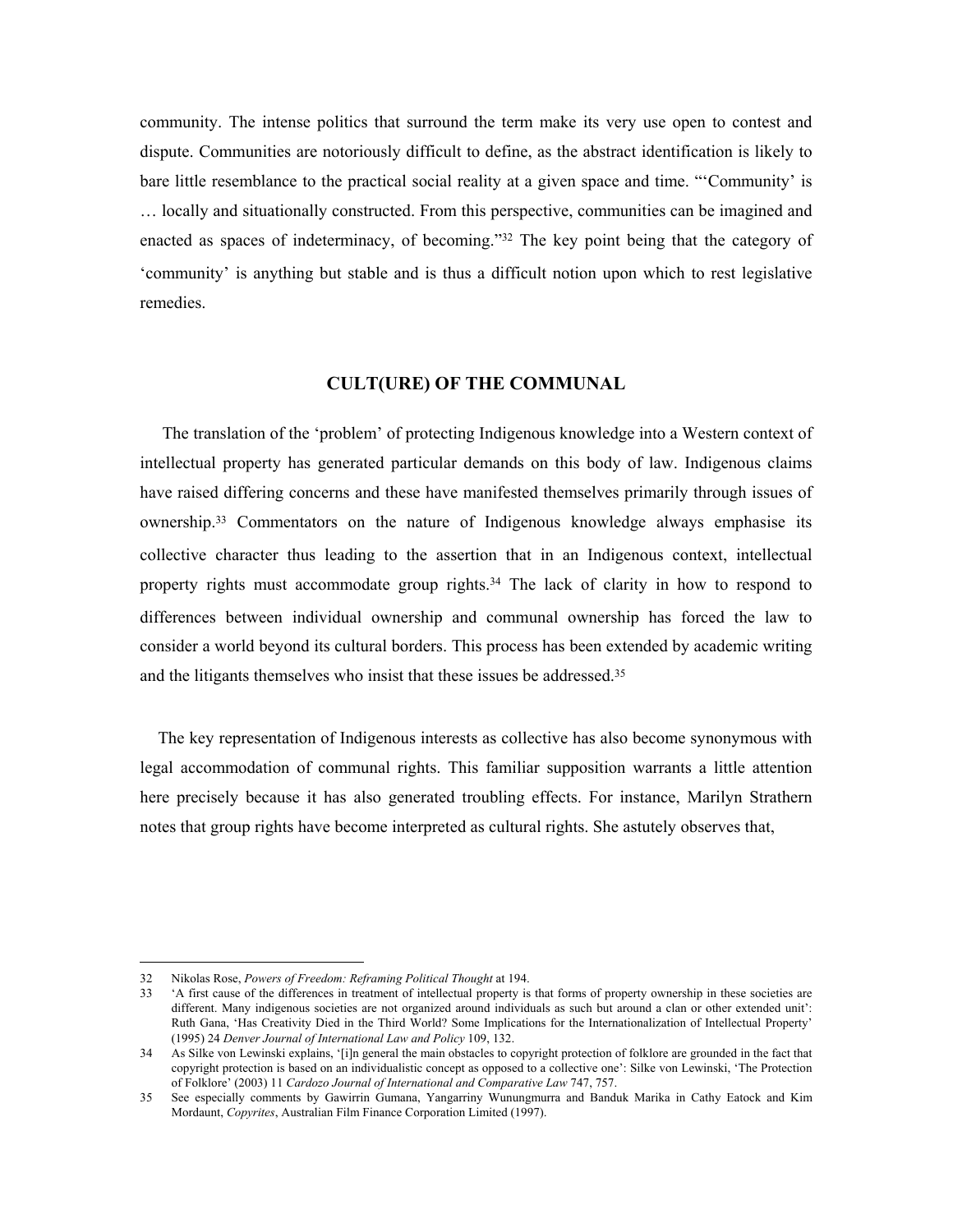[w]hile fully cognisant of difficulties of assigning rights, advocates of [intellectual property rights] for indigenous peoples in resting their case on traditional knowledge rest it on collective possession. By conserving their cultural base, it is argued, people will have a core around which they will adapt for the future.[36](#page-10-0) 

But there is a circular argument here: communal rights are required to protect culture and culture becomes synonymous with the articulation of communal identity expressed in property rights. Where there is a neat fit with social circumstances there is no problem, but where communal identity has been fractured through invasion, dispossession and the passage of time, a stable concept of 'Indigenous' seems to fade from legal view. In order to develop flexible legal remedies, quite complicated cultural and social politics must be engaged.

As other commentators have also noticed, questions of (cultural) identity are increasingly being brought within the intellectual property discourse.<sup>37</sup> Inescapably, in discussions about intellectual property and Indigenous knowledge, 'culture' has come to occupy a central political position[.38](#page-10-2) This position of 'culture' illustrates nicely Sarat and Simon's recent observation of the 'turn to culture' within law[.39](#page-10-3) Law has been forced to reflect upon its own historical contingencies through the emergence of specific cases where claims of legal remedy also incorporate arguments regarding cultural identity[.40](#page-10-4) Concern for collective ownership, as a key characteristic of Indigenous knowledge and hence representative of the problems of protecting this subject matter, functions as an identifier of difference. For collective ownership helps establish limits between what is understood to be Indigenous knowledge and what is not, what is within the competence of intellectual property law and what is not. But as collective ownership relies heavily upon a construction of 'community' this raises corresponding concerns. As Frances Peters-Little explains,

[t]he concept of community invokes notions of an idealized unity of purpose and action among social groups who are perceived to share a common culture. To some extent, 'community' and 'culture' are treated as synonymous, rather than principles operating at different levels of social realities. Indigenous culture is therefore seen to define Indigenous community. This, of course, is not so[.41](#page-10-5) 

<span id="page-10-0"></span><sup>36</sup> Marilyn Strathern, *Property, Substance and Effect: Anthropological Essays in Persons and Things* (1999) 168.

<span id="page-10-1"></span><sup>37</sup> Madhavi Sunder, 'Intellectual Property and Identity Politics: Playing with Fire' (2000) 4 *Journal of Gender, Race and Justice* 69.

<span id="page-10-2"></span><sup>38</sup> See, eg, Michael Brown, *Who Owns Native Culture?* (2003); Michael Brown, 'Can Culture Be Copyrighted?' (1998) 39 *Current Anthropology* 193; Greene, above n 1.

<span id="page-10-3"></span><sup>39</sup> See Sarat and Simon, *Cultural Analysis, Cultural Studies and the Law*, above n 4.

<span id="page-10-4"></span><sup>40</sup> Austin Sarat and Jonathan Simon, 'Beyond Legal Realism?: Cultural Analysis, Cultural Studies and the Situation of Legal Scholarship' (2001) 13(35) *Yale Journal of the Humanities* 1, 6.

<span id="page-10-5"></span><sup>41</sup> Peters-Little, '"The Community Game" above note 27 at 4.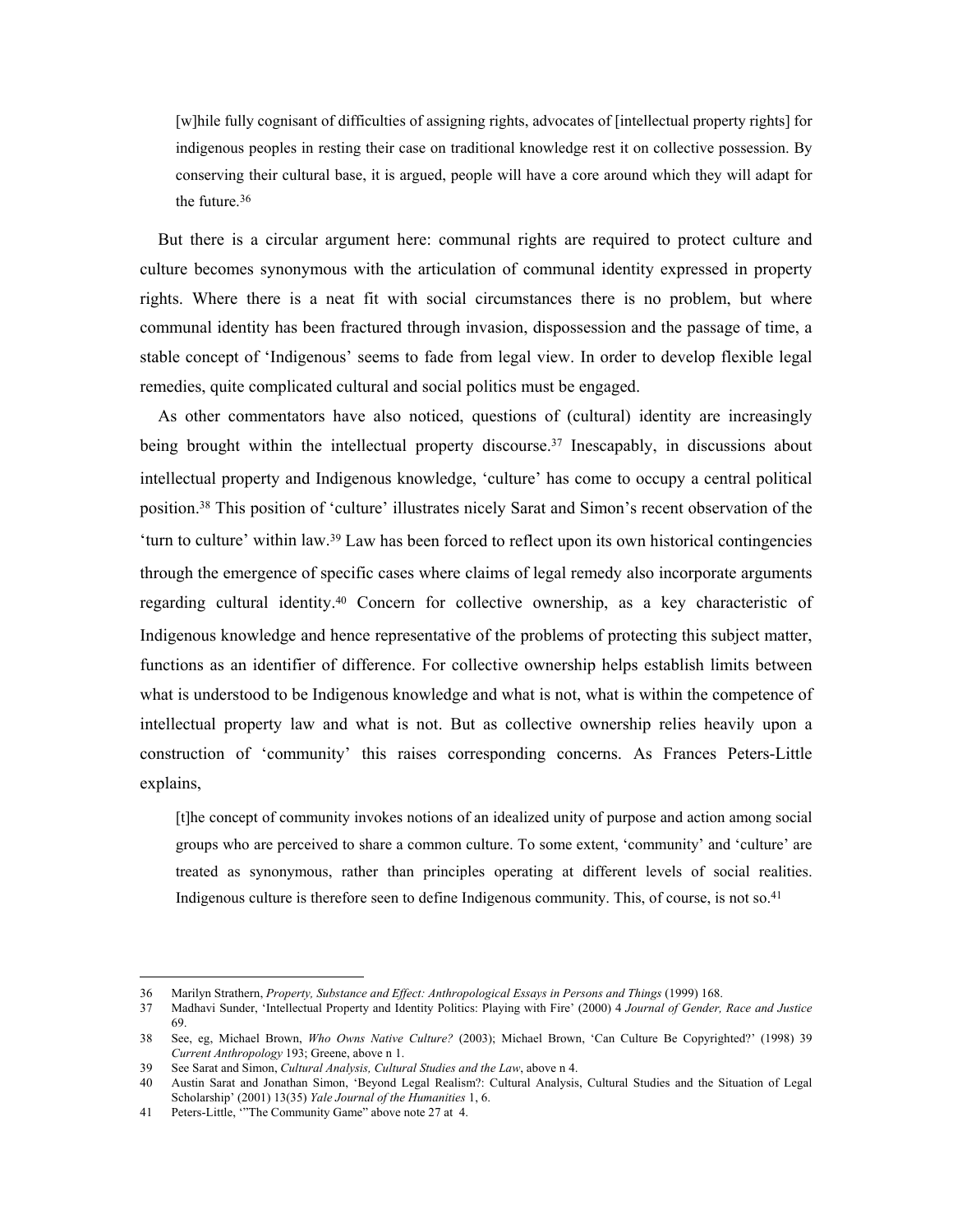In a corresponding way, interpretation of Indigenous knowledge in intellectual property law is dependent upon a specific construction of Indigenous culture. This occurs in relation to how Indigenous knowledge is conceived but also, importantly, how it is differentiated within a legal discourse. In Australia, like elsewhere, there has been a tendency to imagine Indigenous 'culture' in its singularity despite the myriad of experiences integral to knowledge and cultural production[.42](#page-11-0) This means that Indigenous issues relating to intellectual property are conceived as being relatively homogenous – that is, different from standard intellectual property issues but the same in their identification as 'Indigenous'. This is also perpetuated in the academic writing on the cases, which fails to point out the specific and unique characteristics of the particular intellectual property cases, for example, that they evolved in North-East Arnhem Land in northern Australia where the specific communities have a unique history in relation to law, legal mediation and legal strategies[.43](#page-11-1) This allows little room for differentiation within the 'Indigenous' category. As Helliwell and Hindess have observed,

concepts denoting unities that are both ideational and systematic serve the dual role of inscribing ideational *sameness* within a population, and *difference* between one population and another … [however] a stress on sameness or homogeneity is at the expense of the recognition of the disorder that can also be observed within a society or culture, and of the ideational diversity pertaining between its members.[44](#page-11-2) 

Political differences experienced at a local, regional or national level are seldom articulated within the Australian discourse on intellectual property. For instance, what might be a workable strategy in one community or region of Australia is often inappropriate for another.<sup>45</sup> This can be due to differing social and cultural circumstances, alternative interpretations of the issue and challenges in terms of representation. Whilst national legislation cannot necessarily be attuned to site and locale differences, it is nevertheless ironic that it is precisely these differences, which in themselves are highly political, that will undermine the efficacy of legislative strategies relating to Indigenous people.

<span id="page-11-0"></span><sup>42</sup> See also Shelley Wright, 'Intellectual Property and the "Imaginary Aboriginal"' in Greta Bird, Gary Martin and Jennifer Neilson (eds), *Majah: Indigenous Peoples and the Law* (1996); John R Bowen, 'Should We Have a Universal Concept of "Indigenous Peoples" Rights? Ethnicity and Essentialism in the Twenty First Century' (2000) 16(4) *Anthropology Today* 12.

<span id="page-11-1"></span><sup>43</sup> It was in North-East Arnhem Land that the significant land rights case against the Nabalco Mine was initiated in 1971: *Milpirrum v Nabalco Pty Ltd* (1971) 17 FLR 141. Wandjuk Marika, also from North-East Arnhem Land, had been arguing for copyright protection since 1976, so it is likely that legal remedy was conceived as a possibility very early in the region. Whilst *Milpurrurru v Indofurn Pty Ltd* (1994) 54 FCR 240 also involved Pintupi artists from Central Australia, the case was driven by the Yolngu artists.

<span id="page-11-2"></span><sup>44</sup> Christine Helliwell and Barry Hindess, '"Culture", "Society" and the Figure of Man' (1999) 12(4) *History of the Human Sciences* 1, 2.

<span id="page-11-3"></span><sup>45</sup> Debates about the best way of tackling the issue of alcohol and its effects in Aboriginal communities illustrate the multiple strategies that must be engaged, and that a 'one fix' solution is inappropriate.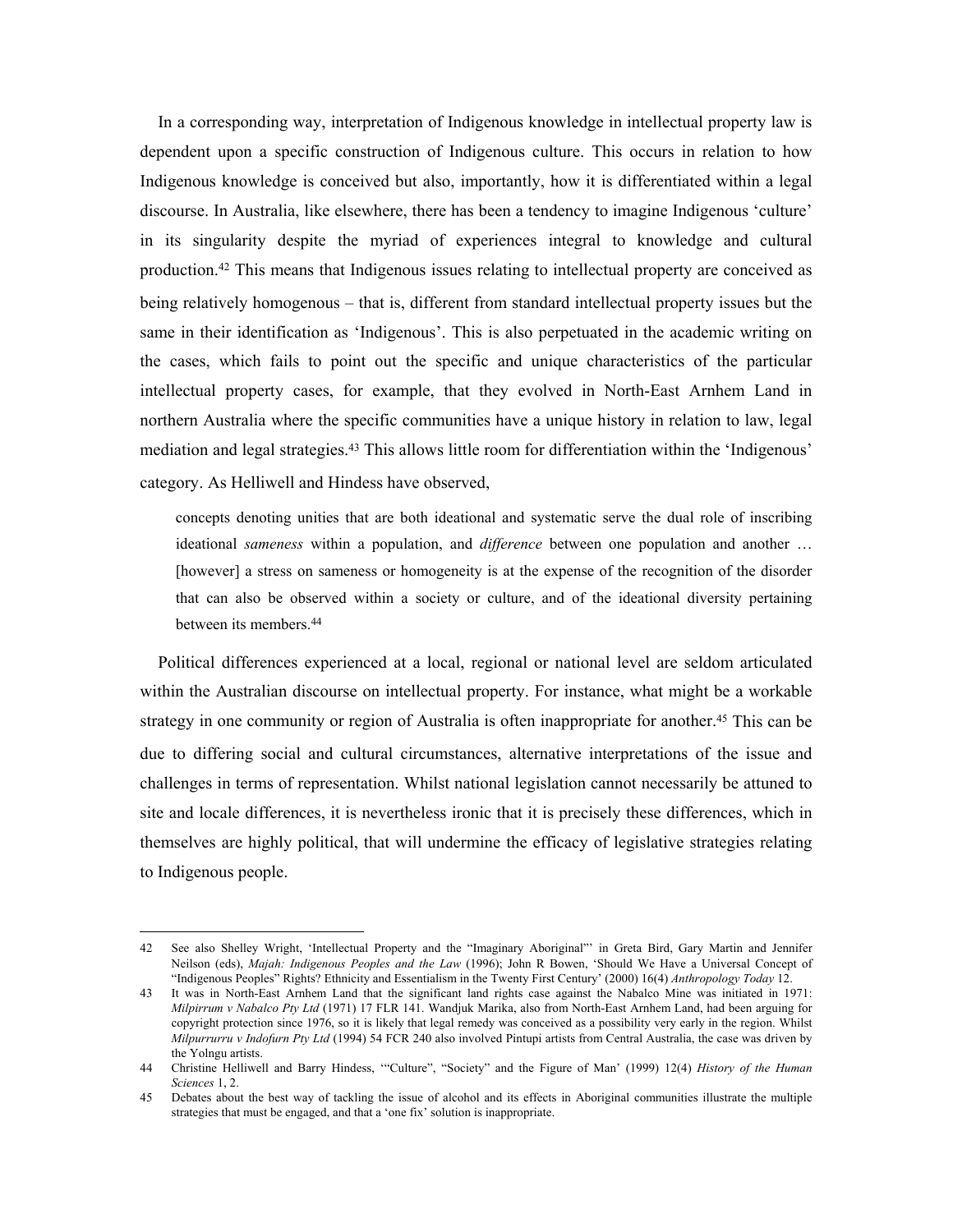To some degree, political and cultural contexts are rendered explicit in the identification of Indigenous subject matter within intellectual property frameworks. The debates about terminology remind us that politics is never far away from these discussions. But rather than finding a stable legal object, the recognition of explicit 'cultural' components also influences perceptions of the incompatibility of the subject matter. This is not a problem for those comfortable with poststructuralist deconstruction and cultural approaches to law. However, in the case of Indigenous knowledge, the interest in the concept of the 'Indigenous' exceeds that particular discursive legal framework. For the more traditional legal scholar, the lack of stability and universality in the legal object creates an unhappy tension. Under such circumstances, 'cultural' politics within the 'Indigenous' category are underplayed so that attempts to manage the legitimacy of the broader negotiation of cultural inclusion, within the law's established terms, can be effected. It is this interplay between acknowledging the cultural politics and reducing them that characterises the position of Indigenous knowledge within both Australian and global systems of intellectual property.

The attention directed to international forums for outcomes is often turned directly back to national initiatives. This is as much a deferral of the issue internationally as it is a recognition of the intricacy that the subject generates in each distinct and diverse locale. Relations of power and resistance are mutually engaged in the process, whereby the difficulty of the subject is both realised and minimised: realised in the emphasis on the need for national initiatives (and hence the differing politics) and minimised through the displacement of internal politics for the global intellectual property dialectic.

# **CONCLUSION**

As images of Indigenous people and communities are constructed in national and international intellectual property forums, so too are Indigenous peoples' needs and expectations. In many cases these are set against the current intellectual property framework. This is most noticeable in the insistence of communal ownership versus individual ownership arguments.[46](#page-12-0) The search for a differential creates a binary that masks the fluidity between these categories. The unity and agreement assumed of 'community' is problematic given the extent to which, in Australia at least, communities are far from neat linear models, but rather exist as contested spaces with dynamics

<span id="page-12-0"></span><sup>46</sup> See, eg, Blakeney, 'Communal Intellectual Property Rights of Indigenous Peoples in Cultural Expressions' (1998) 1 *Journal of World Intellectual Property* 985; Rachael Grad, 'Indigenous Rights and Intellectual Property Law: A Comparison of the United States and Australia' (2003) *Duke Journal of Comparative and International Law* 203.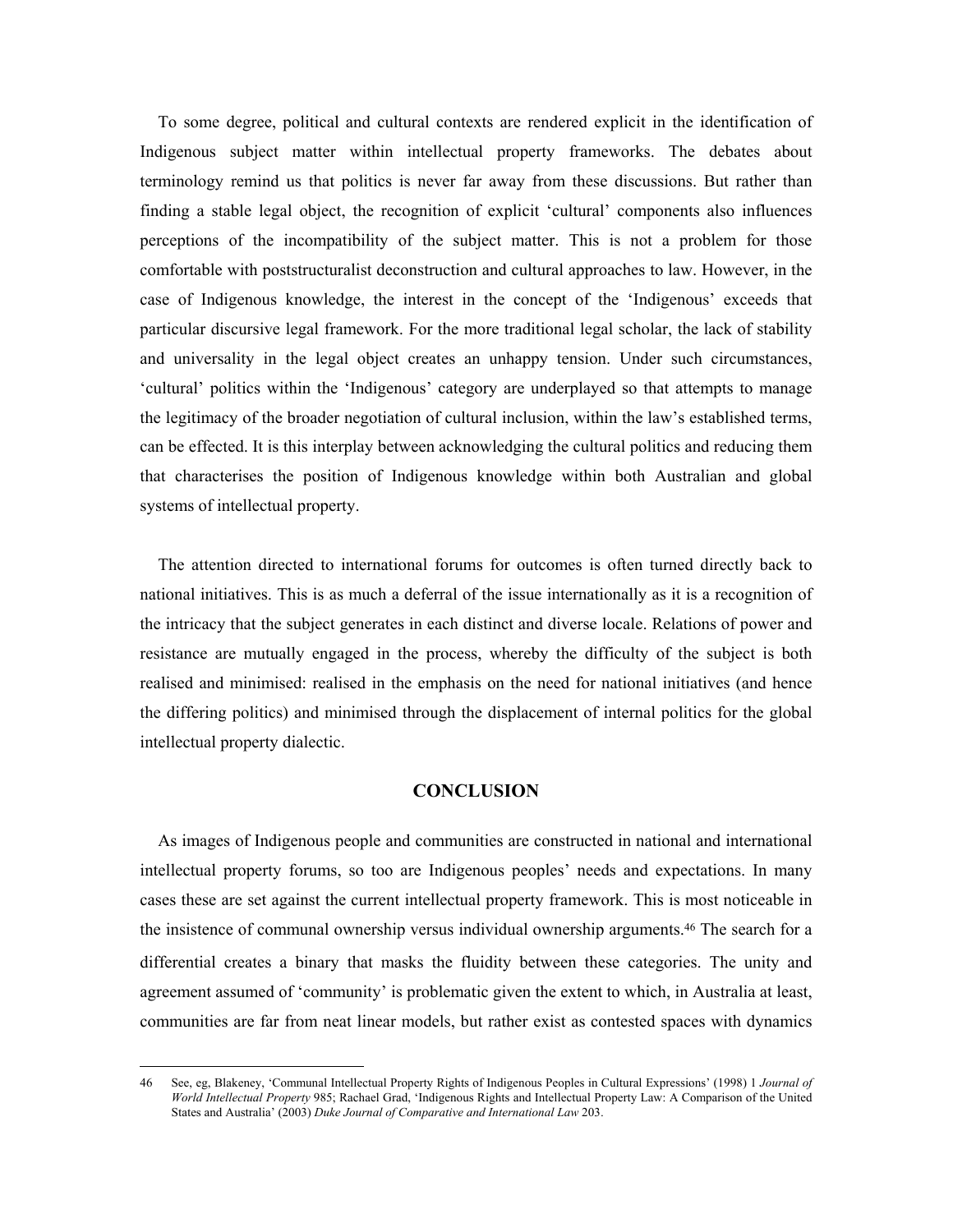that expose multiple positions and levels of agency and action. Thus it is important to encourage reflective critique of the range of interests and actors within communities and recognition that these shape decision-making processes.[47](#page-13-0) Whilst the communal versus individual binary may appear to establish a starting point in considering the inclusion of Indigenous interests within the intellectual property discourse, it actually diverts attention away from the inherent social and cultural complications informing the law. The problem comes to be presented as one of clear sociological and ontological otherness. Inevitably there is a failure to account for those Indigenous people who do not necessarily identify with distinct communities, let alone with the internal politics confounding identification of the spatial unit that could be named as a 'community'. The focus on the community versus individual ownership issue as the locus of the intellectual property and Indigenous knowledge problem relegates the diverse dynamics and relationships of control and ownership within Indigenous social and political contexts to the margins. It excludes recognition of Indigenous people as 'individual' owners and at the same time it removes interrogation of the law's own processes of categorisation and identification.

Indigenous people are invited participants when they affirm the legitimacy of the discourse to account for what Indigenous people want and how they expect the law to function. In this sense the authority of the law is maintained in intellectual property forums and Indigenous perspectives are incorporated when they confirm the authorised conception of the problem and the nature of the proposed corresponding solution. The dynamics of these relations of power mean that Indigenous participants are included when they comply with particular assumptions about the legal nature of the problem and the legal discourse governing future solutions.

There are often diverse sets of politics that underpin both national and global developments in intellectual property law. Thus the point of this paper has been twofold: to highlight the internal national politics imbued within the development of a communal moral rights Bill, and to bring to the fore of international discussions particular localised contexts where meaning, expectation and anticipation remain fluid and contested. Without giving attention to these elements, there remains a danger of replicating ineffective remedies that appear influential and pander to the rhetoric at international levels, but are practically unusable because they remain based on imagined communities that bear little resemblance to the actual communities to which they are directed.

<span id="page-13-0"></span><sup>47</sup> Arun Agrawal and Clark Gibson, 'The Role of Community in Natural Resource Conservation' in Clark Gibson, Margaret McKean and Elinor Ostrom (eds), *People and Forests: Communities, Institutions and Governance* (2000).